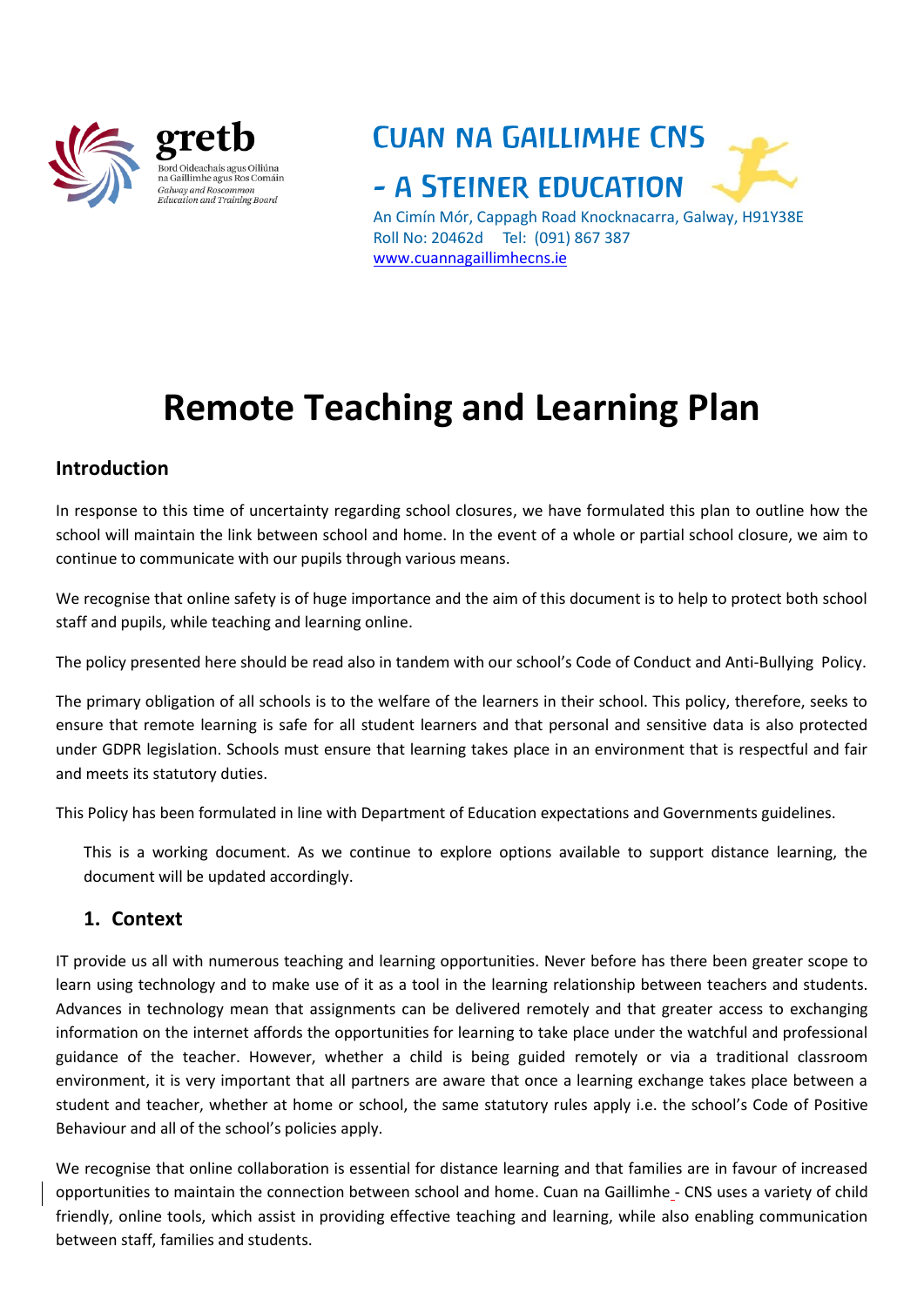## **2. Guidelines for good online communication**

- 1. Staff, families and students are expected to behave in an appropriate, safe, respectful and kind manner online and adhere to the guidelines outlined here.
- 2. Under no circumstances should pictures or recordings be taken of video calls.
- 3. It is the duty of parents/guardians to supervise children while they are working online and to ensure that any content submitted to their teacher is appropriate.
- 4. Staff members will communicate with pupils and their families via Seesaw, WhatsApp, Zoom and our school e-mail. Students and staff will communicate only using tools which have been approved by the school and of which parents have been notified.
- 5. Any electronic forms of communication will be for educational purposes and to allow for communication with families.
- 6. Parental permission will be acquired before setting up a profile for a pupil on a communication forum.
- 7. For security reasons, passwords will be provided to families, where applicable.
- 8. Cuan na Gaillimhe CNS cannot accept responsibility for the security of online platforms, in the event that they are compromised.

# **Remote Teaching & Learning**

# **Infant Classes Contingency Plan**

In the event Cuan na Gaillimhe - CNS should need to engage in remote learning the following are the procedures to be followed for the continuation of both teaching and learning for our Infant Classes students.

Throughout a child's experience of Infant Classes in Steiner education an emphasis is placed upon engagement with nature, play based approaches and arts education. It is important that the children's experience of learning is nourished through the head, heart, and hands.

Based upon the ethos of our school remote learning for our Infant Class, students should integrate with home family life. Parents/guardians of students should encourage their children to play outdoors, aid in baking/cooking and help with household work and chores. In this way home schooling mirrors the rhythm of our schooling day.

As well as the above a weekly activity pack will be created by the Infant Class teachers and shared via email & drop box with the parent co-hort. The content of these activity packs will be based upon our long-term teaching plans. In this way the student's educational journey will continue to progress. Audio recordings of songs & rhymes, along with video recordings of stories and finger games will also be provided as support materials. These will be sent to our individual class representatives who will then distribute these throughout the relevant parent co-hort.

In addition, the Infant Class Teachers will also offer a weekly online lesson/check in with the class group. This will be engaged with using the medium of Zoom. Students will always have a parent or guardian present and zoom calls will not be recorded. These calls will also be password protected, and a waiting room enabled. In this way the teacher can monitor the meeting attendants and be assured they are members of the schooling/class community. On these zoom calls the teachers will communicate with students and families to first and foremost establish that the class community is well, feel supported and are happy. Mini lessons will also take place during these calls e.g., story time, songs, finger games, number work, SESE lessons etc.

With the combination of weekly activity packs and weekly zoom calls we feel our students and parents would be both happy and supported. The content of these resources will aim to reflect our weekly school rhythm. It is our aim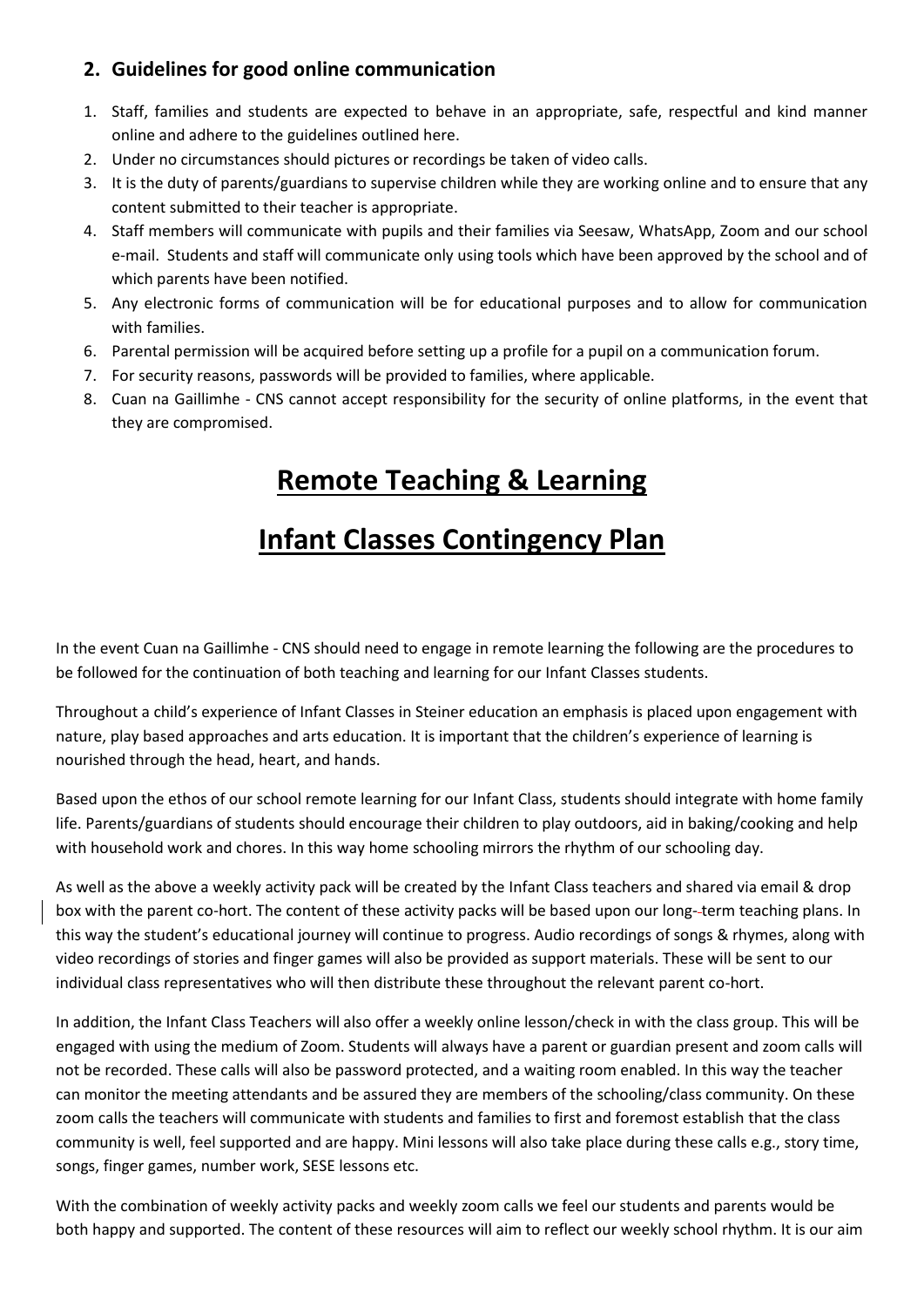that, amidst these challenging times, our students have the assurance of rhythm and structure with regards to their schooling community.

As mandated personnel we have a duty of care to all our schooling community and so if we as teachers notice the absence of engagement from a child/family for a prolonged period the teacher will give a 'touching base' call to the parent/guardian.

## **Remote Teaching & Learning**

# **1 st to 4th Class Contingency Plan**

For our older classes all teaching materials, resources and communication will be shared through a Seesaw profile. Children can engage with their teacher through pictures, videos and notes. See below for information regarding activities that will be included.

### **Seesaw**

- A document with the child's QR code and details regarding log in will be provided to each child.
- Activities will be available daily for all children on Seesaw.
- Activities assigned to the children will be visible to parents/guardians. Activities can be assigned by the teacher - to all children, to class groups, or individually.
- Children's response or journal post are only visible to the teacher.
- There are many ways to add a response to an activity, this is optional:
	- Record speaking/singing
	- Record a video
	- Upload a photo or video
	- Upload a pdf document of their work
	- Draw on Seesaw
	- Type on Seesaw Note
- Students can also post to their journal at any time to share any learning or adventures they may wish to share with their class teacher.
- Class announcements can be sent directly by class teaecher.

#### **Zoom**

Zoom calls will be offered daily for the children to join. The aim/purpose of a Zoom call is for the children to connect with and see their friends and continue to be part of the school community.

Zoom calls will be scheduled Monday – Friday following a timetable that will be discussed with Class teachers and Principal.

This is reliant on internet quality and may experience technical difficulties at times.

This is also reliant on availability of families and we will take into consideration each family's circumstances.

#### **All Students Activities offered through Seesaw**

- **Morning Ring:** Pre-recorded videos children can do in the mornings.
- **Yoga & Meditation:** Pre-recorded videos children can do at a time most suitable.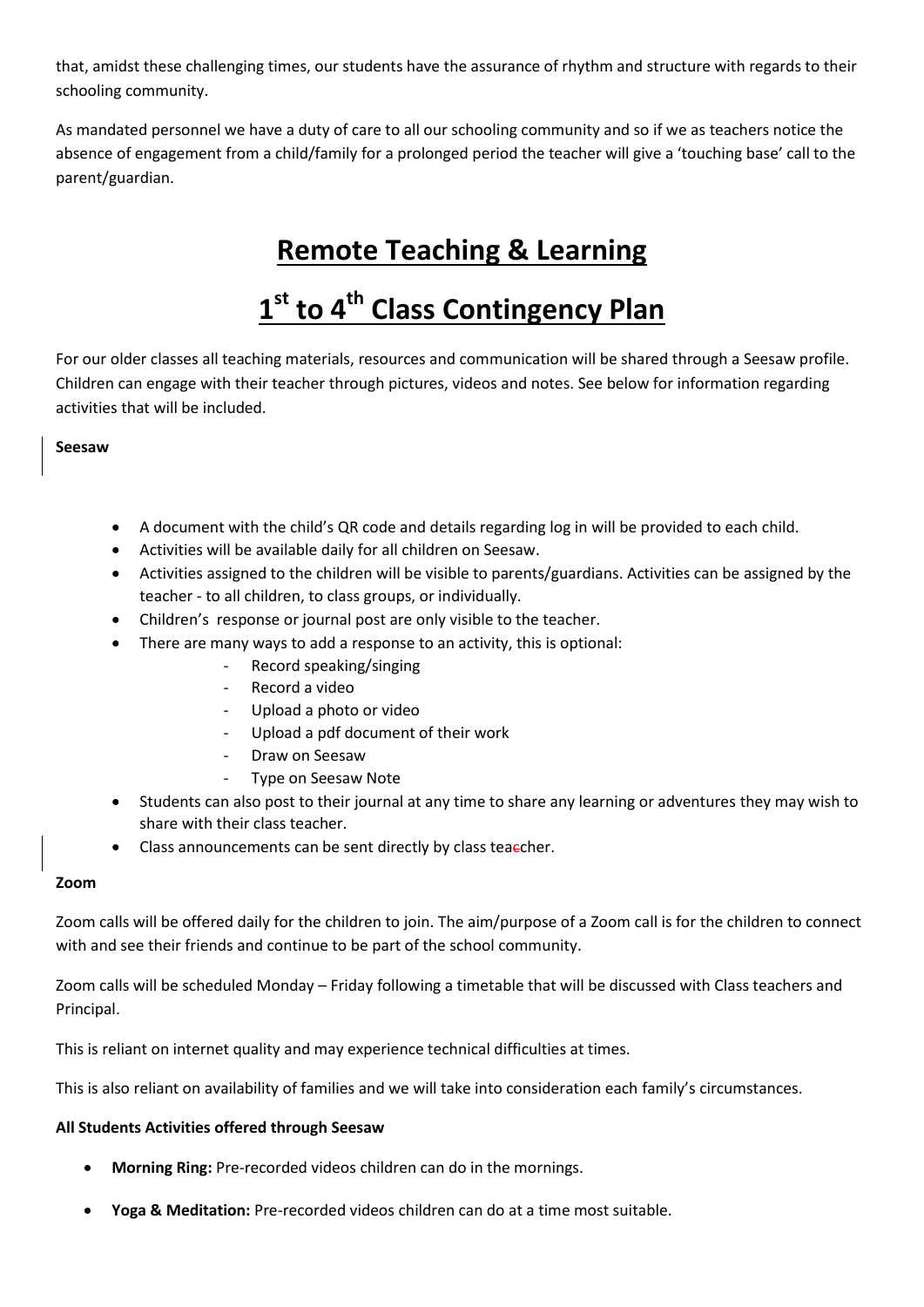- **Maths Activities:** Flexible so you can choose which day you would like to do them during Main Lesson time, Monday–Thursday. Sent via Seesaw on a Monday **x4**
- **Activity:** Children may be assigned an activity to complete during Main Lesson time.
- **Reading:** We suggest all children should read, read aloud or be read to daily. *'Reading gives us a place to go when we have to stay where we are.'*
- **Afternoon Activities:** Flexible so you can choose which day you would like to do them in the afternoons, Monday-Thursday. Sent via Seesaw on a Monday **x4**
- **Musical Instrument:** Pre-recorded videos so children can practice at a time most suitable.
- **Project:** One project theme per week due for Friday. Children will have the opportunity to share all about their project on Friday with their whole class. Sent via Seesaw on a Monday **X1**

## **Remote Teaching & Learning**

## **SEN Contingency Plan**

Use of Zoom

In collaboration with parent/guardian the Special Education Teacher will decide relevant time and class frequency. Teacher will send invite for scheduled meetings. Parent/guardian will connect to meetings.

This platform allows for direct communication and shared screen. Screen/image/document can be interacted with during session.

Navigation is easy for the children as they only need help getting the meeting opened. This is beneficial as no-one in the child's home has to sit by the screen in order to guide or assist the child. This might of course depend on the child's abilities.

Communication is then verbal and visual and any interaction and exchange happen "live".

- Phone calls might be relevant with parent/guardian if advise or support is needed
- Sending home school materials might be relevant. Depending on the individual child and home as well as material/work, this can be via post or electronic mail.
- A home visit might be relevant if communication and/or connection is challenged or difficult to maintain over time and if current restrictions allow for this.

SET to work closely/communicate with SNA to provide opportunities where the SNA can be part of Zoom calls, if resources are needed and ensure the SNA is a consistent person in the school life of the children.